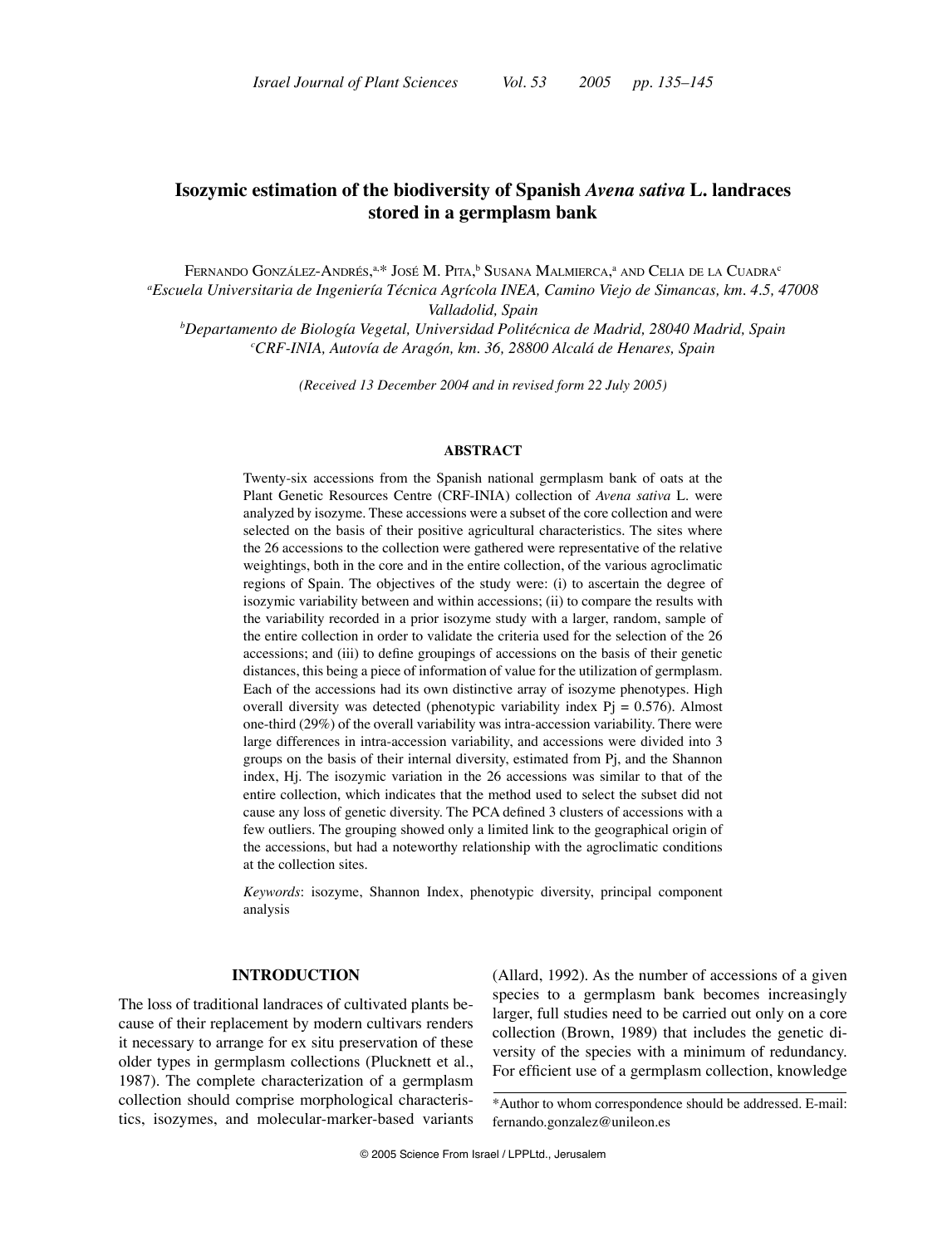of the pattern of genetic variation for traits of economic interest is required. However, in most cases the geographic distribution of variation for a trait is unknown. In this case, sampling may be based on patterns of general genetic variation among accessions to the collection from different regions. These patterns of variations may be revealed by qualitative or quantitative morphological traits, isozymes, DNA-based markers, or other features (Beer et al*.,* 1993).

Common cultivated oats (*Avena sativa* L.) is a hexaploid species  $(2n = 6x = 42)$  that was a major cereal crop of great importance before agriculture became mechanized. After this its importance as a crop decreased, but it is still a good option for crop rotations in areas with short vegetation growth periods (Diederichsen, 2004). For this reason the number of accessions of common oat landraces conserved in germplasm banks is very large worldwide (Phillips and Murphy, 1993; Pérez de la Vega et al*.,* 1994; Diederichsen, 2004). The genetic variation in hexaploid oat species has been estimated from morphological (Rezai and Frey, 1988), isozyme (Gómez et al., 1991; Murphy and Phillips, 1993; Phillips and Murphy, 1993; Phillips et al., 1993; Pérez de la Vega et al., 1994; Hunter et al., 1995; Matiello et al., 1998), and DNA-based marker data (Goffreda et al., 1992; Li et al., 2000, for microsatellite, and Pal et al., 2002, for microsatellite and PCR-RFLP markers), or through pooled analysis of complementary information (Beer et al., 1993, for morphological traits, isozymes, and RFLP, and Heun et al., 1994, for isozymes and RAPD).

The collection of oats in the Spanish national germplasm bank at the Plant Genetic Resources Centre (CRF-INIA) comprises 1,157 Spanish examples of *Avena sativa* L. Ninety-nine percent are landraces. A core collection was developed using passport descriptors. The accessions were grouped by the status of the sample (landraces, improved cultivar, weedlike, and so on) and then by the agroclimatic conditions at the collection sites, according to the classification put forward by Papadakis (1966), as described for Spain by Elías and Ruíz Beltrán (1977). From each group, 20% of the accessions were randomly selected (unpublished data). They were thereafter evaluated from an agronomic viewpoint: grain yield, grain shedding, and lodging at the mature stage (de la Cuadra, C., unpublished data). The present work is an isozymic characterization of 26 agriculturally valuable *Avena sativa* L. landraces from the core collection. The criteria for selection of the 26 accessions were high grain yield with low grain shedding and lodging. The proportion of accessions from each agro-climatic region in the subset selected was consistent with the relative weighting, in terms of number of accessions, from each region in the collection as a whole.

The objectives of the work were: (i) to ascertain the distribution of overall variability between and within the 26 accessions, using isozymes; (ii) to compare the results with the variability noted in a previous isozymic study that used a larger, random, sample of the entire *A. sativa* collection (Gómez et al., 1991; Pérez de la Vega et al., 1994), in order to validate the criteria used for the selection of the 26 accessions; and (iii) to define groupings on the basis of genetic distances, this information being of value for the utilization of germplasm.

### **MATERIALS AND METHODS**

Twenty-six *Avena sativa* L. landraces (Table 1) obtained from the national germplasm bank of oats at the CRF-INIA were analyzed by isozyme. The accessions studied were from the core collection and were chosen on the basis of their valuable agricultural characteristics (high grain yield with low grain shedding and lodging). The origins of the 26 accessions were a good match for the relative weightings of the various agricultural and climatic regions of Spain, both in the core collection and in the collection as a whole.

For every accession, 30 healthy seeds (with a translucent embryo, seeds with dark embryos being discarded) were randomly selected and the embryos were completely separated from the endosperm. Extracts were obtained by macerating one single embryo with 35 ml of distilled water. Two paper wicks (15 by 3 mm Whatman chromatography paper, no. 3) were saturated with extract and then used to load extract into gels pre-cooled for 1 hour at 4  $^{\circ}$ C. The gels (17.5 by 12.5 by 0.8 cm) were made from 11% hydrolyzed potato starch from Sigma Chemical Company in Tris–citrate pH 6.2 buffer. Constant intensity (60 mA) was applied to the gel systems to achieve electrophoretic separation of molecules. The gels were cut horizontally to yield four assayable slices per gel. The following enzymes were stained in accordance with the procedures described by Maselli et al. (1999): alcohol dehydrogenase (ADH, EC 1.1.1.1); isocitrate dehydrogenase (IDH, EC 1.1.1.42); malate dehydrogenase (MDH, EC 1.1.1.37); phosphoglucoisomerase (PGI; EC 5.1.3.9.); phosphoglucomutase (PGM, EC 2.7.5.1); and 6-phosphogluconate dehydrogenase (6-PGD, EC 1.1.1.44). Leucine aminopeptidase (LAP, EC 3.4.11.1) and peroxidase (PER, EC 1.11.1.7) were stained by means of the procedure described by Torres et al. (2003).

Although the inheritance of isozyme polymorphisms in hexaploid oats is known for five (IDH, LAP, PER, PGM, and 6-PGD) of the eight systems studied (Salas and Murphy, 1995), the current survey revealed band patterns in addition to those published. Isozyme phe-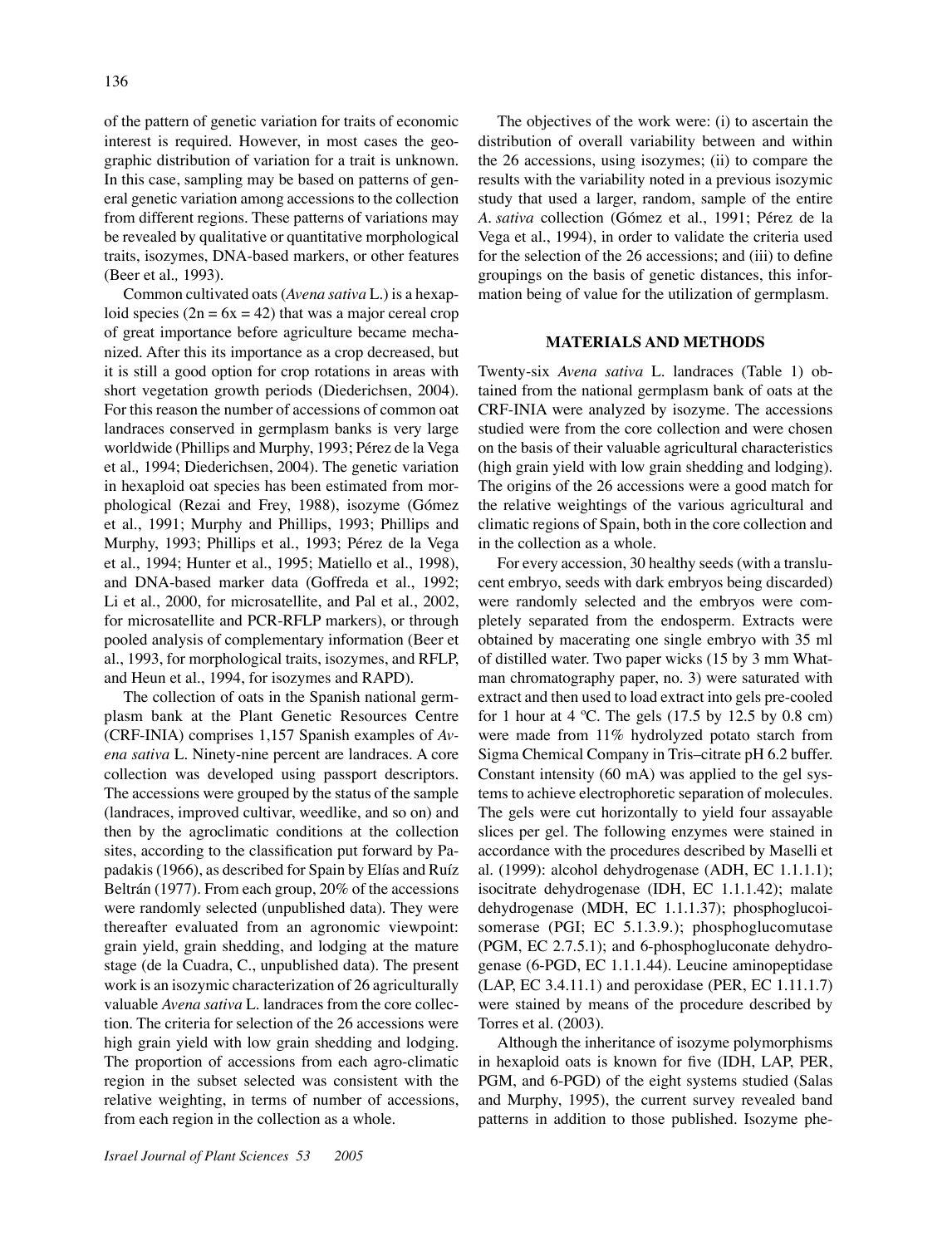| Accession | CRF <sup>1</sup> |                    |               | Collection site data |                     |               |
|-----------|------------------|--------------------|---------------|----------------------|---------------------|---------------|
| no.       | designation      | State              | Province      | Latitude             | Longitude           | Elevation (m) |
| #01       | BG 29789         | Castilla y Leon    | Zamora        | 41°19'45"N           | 6°11'16"W           | 760           |
| #02       | BG 26964         | Andalucia          | Almeria       | 37°11'00"N           | 2°17'53"W           | 854           |
| #03       | <b>BG 25430</b>  | Extremadura        | Caceres       | 39°51'44"N           | $6^{\circ}13'58''W$ | 488           |
| #04       | BG 25425         | Extremadura        | Caceres       | 39°43'42"N           | 5°16'52″W           | 448           |
| #05       | BG 30934         | Andalucia          | Granada       | 37°11'08"N           | 3°09'20"W           | 1229          |
| #06       | BG 10413         | Castilla-La Mancha | Guadalajara   | $40^{\circ}56'14''N$ | 2°52'55"W           | 841           |
| #07       | <b>BG</b> 18566  | Castilla-La Mancha | Cuenca        | 40°08'47"N           | 2°41'25"W           | 840           |
| #08       | BG 10415         | Castilla-La Mancha | Guadalajara   | 41°01'N              | $2^{\circ}04'W$     | 1122          |
| #09       | BG 10393         | Castilla y Leon    | <b>Burgos</b> | 42°24'34"N           | 4°10'32"W           | 800           |
| #10       | <b>BG</b> 18541  | Castilla y Leon    | Salamanca     | 41°07'36"N           | 5°10'56"W           | 781           |
| #11       | <b>BG</b> 10437  | Castilla y Leon    | Palencia      | 42°08'17"N           | 4°50'14"W           | 771           |
| #12       | <b>BG 9470</b>   | Castilla-La Mancha | Cuenca        | 40°09'N              | $2^{\circ}21'W$     | 996           |
| #13       | <b>BG</b> 10482  | La Rioja           | La Rioja      | 42°2705″N            | 3°01'36"W           | 724           |
| #14       | <b>BG 9630</b>   | Castilla y Leon    | Valladolid    | 41°5303″N            | 5°02'31″W           | 749           |
| #15       | <b>BG</b> 10495  | La Rioja           | La Rioja      | 42°2409″N            | 2°43'04"W           | 564           |
| #16       | <b>BG</b> 31124  | Castilla y Leon    | Segovia       | 41°2641″N            | 3°50'22"W           | 1082          |
| #17       | <b>BG 9467</b>   | Castilla-La Mancha | Cuenca        | 40°00'59"N           | $2^{\circ}11'44''W$ | 924           |
| #18       | <b>BG</b> 18505  | Extremadura        | Badajoz       | 38°44'33"N           | 5°40'14″W           | 409           |
| #19       | <b>BG 9466</b>   | Castilla-La Mancha | Cuenca        | 39°20'37"N           | 1°55'35''W          | 732           |
| #20       | <b>BG</b> 8164   | Castilla-La Mancha | Ciudad Real   | 39°10'10"N           | 3°51'15"W           | 640           |
| #21       | BG 8637          | Valencia           | Castellon     | 40°37'14"N           | 0°05'56''W          | 1070          |
| #22       | <b>BG 8119</b>   | Andalucia          | Jaen          | 37°59'07"N           | 3°52'51"W           | 300           |
| #23       | <b>BG 9557</b>   | Castilla y Leon    | Valladolid    | 41°36'33"N           | 4°54'31"W           | 768           |
| #24       | <b>BG 10397</b>  | Castilla-La Mancha | Guadalajara   | 41°12'03"N           | 2°52'10"W           | 1169          |
| #25       | <b>BG 8157</b>   | Castilla-La Mancha | Albacete      | 39°06′54″N           | 1°59'48''W          | 688           |
| #26       | <b>BG 9473</b>   | Castilla y Leon    | Zamora        | 41°5816″N            | 5°18'58"W           | 707           |

Table 1 *Avena sativa* L. landraces studied

1 Centro de Recursos Filogenéticos (INIA, Alcalá de Henares, Madrid, Spain).

notypes were recorded and taken to be analogous to homozygous genotypes, as previously reported by Heun et al. (1994) and Hunter et al. (1995). Nine zones of band activity were defined by the eight systems stained because MDH showed two such zones.

For each individual accession an isozyme band presence or absence profile was recorded. This consisted of a series of 780 (26 accessions with 30 individuals per accession) ones for presence or zeroes for absence, describing the two possible states at each of the 57 positions where scoreable bands were observed over all eight isozymes. For each enzyme zone, bands were numbered consecutively relative to migration distance from the origin, regardless of their intensity. However, only those bands that appeared in both of the two repetitions were scored. In order to achieve a more consistent analysis of the zymograms, they were analyzed from two different viewpoints. Firstly, for each zone of band activity the possible phenotypes were described as a combination of bands (Fig. 1), and the frequency of each phenotype within each accession was calculated  $(p_{ph i})$ . Phenotypic

polymorphism for each enzyme zone and accession  $(P_j)$ was estimated by using the formula from Kahler et al. (1980):

$$
P_{j} = \sum_{i=1}^{n} p_{i} (1 - p_{phi}) = 1 - \sum_{i=1}^{n} p_{phi}^{2}
$$

where  $n$  is the number of phenotypes observed per enzyme zone and accession.

Secondly, the frequency of each band within each type  $(p_{bi})$  was calculated and used to estimate the Shannon index,  $H<sub>j</sub>$  (Shannon and Weaver, 1949), as a measure of diversity:

$$
H_j = -\sum_{i=1}^m p_{bi} \ln p_{bi}
$$

where *m* is the number of bands observed.

Correlations between isozyme variation  $(P_j$  and  $H_j$ ) and the geographical data of the collection site (Table 1) were assessed using the Pearson correlation coefficient.

Principal Component Analysis (PCA) based on covariance matrices of band frequencies was carried out so as to obtain an additional representation of the distance among the 26 accessions in the first three principal com-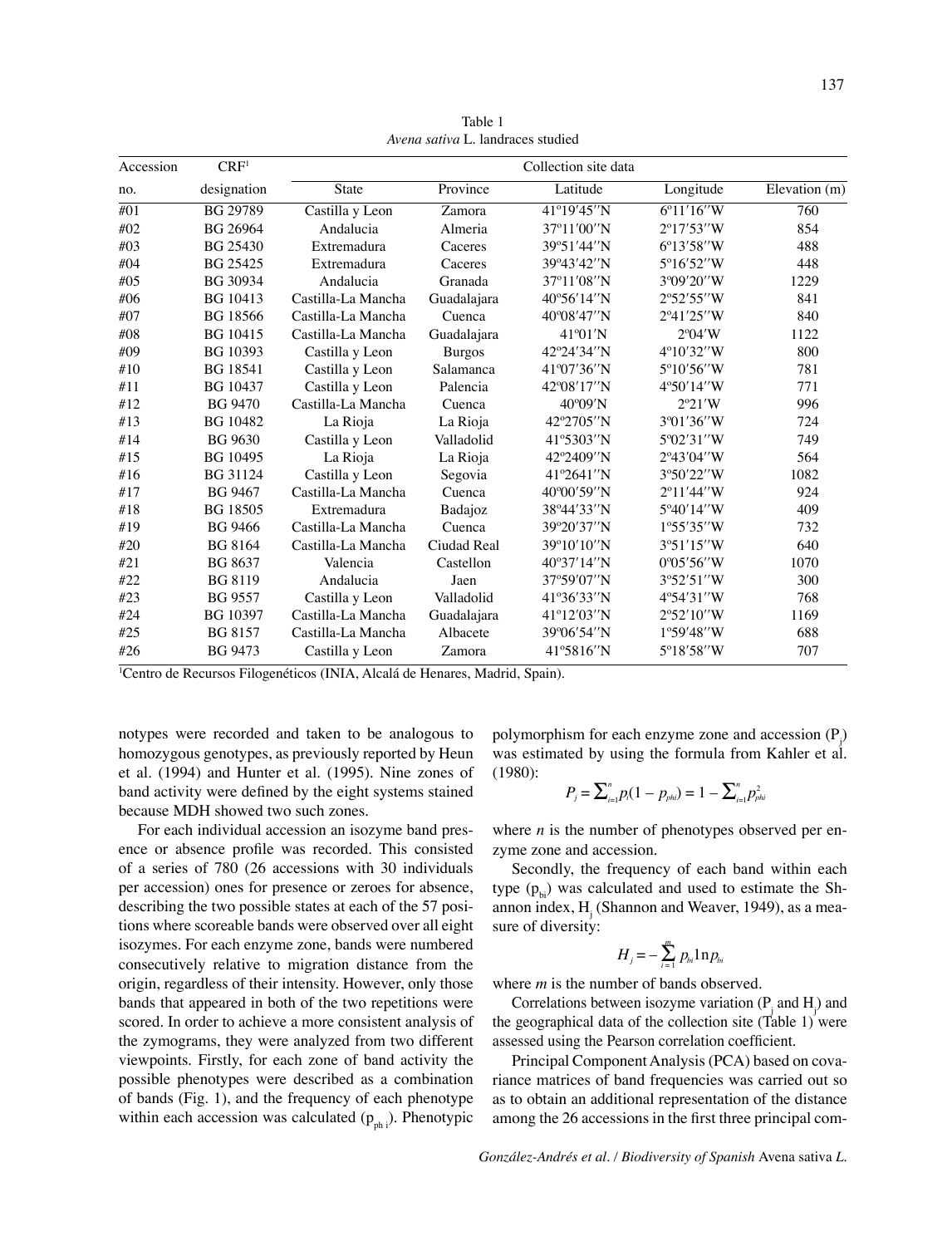

Fig. 1. Schematic diagram of isozyme band models (phenotypes) observed for 8 enzymes in 30 individuals of 26 populations studied.

ponents. The software package NTSYS (Rohlf, 2000) was used for PCA analysis.

### **RESULTS**

Seven (ADH, IDH, LAP, PER, PGI, PGM, 6-PGD) of the eight isozymic systems displayed consistent, scoreable band activity in a single gel zone, while the MDH system had two zones of activity per gel.

## **Analysis based on isozymic phenotypes**

For each zone of band activity a description was

given of the possible alternative phenotypes defined as a combination of bands (Fig. 1). Table 2 lists the phenotypes observed in each accession, together with the percentage of polymorphic accessions for each zone (columns) and the percentage of polymorphic zones within an accession (rows). None of the zones of band activity was monomorphic throughout the collection studied. LAP and PER isozymic zones showed the lowest level of polymorphism, and ADH, PGD, PGI, and MDH-A, the highest. Accession number 16 was monomorphic for all the isozyme zones, while 18 was polymorphic for all of them.

*Israel Journal of Plant Sciences 53 2005*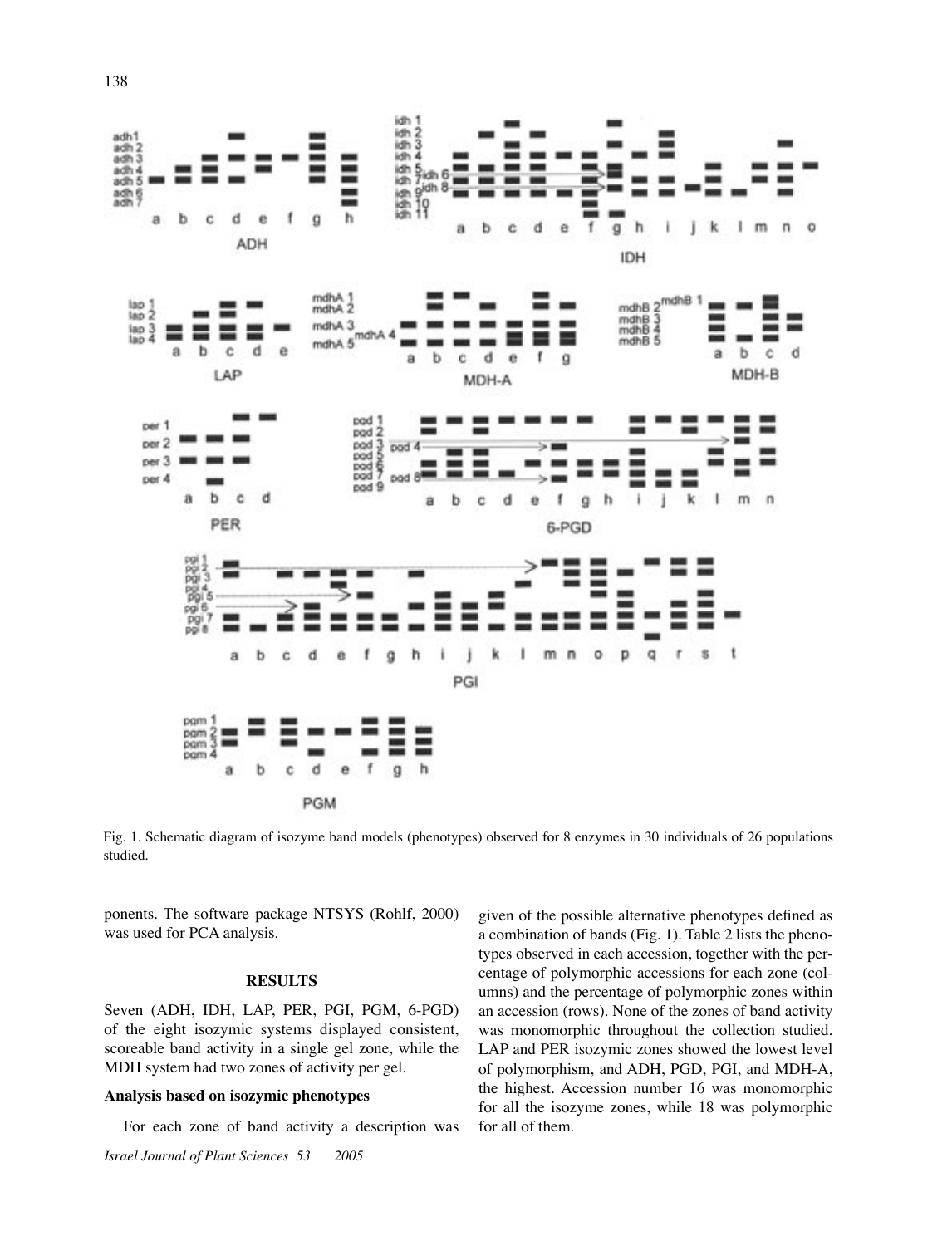Isozyme phenotypes (according to Fig. 1) observed in the 26 hexaploid oat accessions studied. Phenotypes that showed a frequency lower than 10% within the corresponding accession are italicized

| Accession        | $%$ of       | <b>ADH</b>      | <b>IDH</b>                    | LAP               | MDH-A          | MDH-B        | <b>PER</b>   | PGD         | PGI             | <b>PGM</b>    |
|------------------|--------------|-----------------|-------------------------------|-------------------|----------------|--------------|--------------|-------------|-----------------|---------------|
| no.              | polymorphic  |                 |                               |                   |                |              |              |             |                 |               |
|                  | zones        |                 |                               |                   |                |              |              |             |                 |               |
| #01              | 29           | a,b             |                               | $\mathbf b$       | a              | a            | a            | a           | a,b,c           |               |
| #02              | 67           | b,c,d,e         | a,b,c,d                       | a                 | b,c            | $\rm{a}$     | a            | a,b,c       | c,d,e,f         | a,e           |
| #03              | 78           |                 | $a,b,c,d,f$ $a,d,e,f,g,h,i,j$ | a                 | a,b,c          | a            | a,b          | a,b,c,d,e   | a,c,g,h,i,j,k   | a,b,c,d,e,f,g |
| #04              | 33           | a,b,c,e         | $\rm{a}$                      | a                 | $\mathbf f$    | $\mathbf c$  | $\mathbf{a}$ | a,b,c,f     | c, f, j, l      | a             |
| #05              | 11           | $\mathbf a$     | $\rm{a}$                      | a                 | a              | $\mathbf a$  | $\rm{a}$     | a,g         | ${\bf m}$       | a             |
| #06              | 11           | $\mathbf b$     | $\bf k$                       | b                 | a              | $\rm{a}$     | a            | b,h         | $\mathbf{a}$    | a             |
| #07              | 67           | b,e             | a,k                           | b                 | b,c,f          | a,c          | a            | b,c,i       | n,o             | a             |
| #08              | 50           | $\qquad \qquad$ | $\bf k$                       | $\mathbf b$       | d.g.           | a,c          | a            | a,c,i,j     | $g_{\nu}$       | $\mathbf{a}$  |
| #09              | 11           | $\mathbf b$     | $\bf k$                       | $\mathbf b$       | d              | $\rm{a}$     | $\bf{a}$     | b           | c,p             | $\rm{a}$      |
| #10              | 44           | b,c             | $\bf k$                       | $\mathbf b$       | b,d,f          | a,c,d        | a            | a,f         | $\mathbf n$     | a             |
| #11              | 88           | a,b,c           | h, k, l, m                    | $\qquad \qquad -$ | c,d,f,g        | a,c          | a            | a,b,d       | a,d,q,r         | a,d           |
| #12              | 22           | $\mathbf b$     | $\bf k$                       | $\mathbf b$       | d              | a            | $\mathbf{a}$ | b,c,d       | a,c,l           | a             |
| #13              | 56           | a,b.c           | c, k                          | $\mathbf b$       | f,g            | $\mathbf c$  | a            | a,j         | a,c,r           | $\mathbf{a}$  |
| #14              | 56           | a,b,c           | k                             | $\mathbf b$       | a,d            | $\mathbf{a}$ | a,c          | b,c         | $\mathbf c$     | a,b,f         |
| #15              | 89           | a,c             | a,k                           | b,d               | a,b,d          | a,b          | a,c          | a,k         | m               | a,b           |
| #16              | $\mathbf{0}$ | $\mathbf{a}$    | $\mathbf d$                   | $\mathbf b$       | $\mathbf{a}$   | $\rm{a}$     | $\mathbf{a}$ | a           | $\mathbf{o}$    | a             |
| #17              | 67           | a,b,c           | $\mathbf k$                   | b                 | a,d,e,g        | a,c          | a,c          | f,k         | c,d             | a             |
| #18              | 100          | b,c,d           | a,c,e,l                       | a,b,d             | a,d,f,g        | a,c          | C,d          | b,c,l       | c,d,f,g,l,o,p,s | a,d           |
| #19              | 89           | a,c             | $\mathbf k$                   | $\mathbf b$       | a,b,d,e,f      | a,c          | a            | f,m         | a,n,r,t         | a,e,h         |
| #20              | 56           | c, g            | d, n, o                       | a                 | e <sub>f</sub> | a,c          | $\mathbf{a}$ | b           | $\mathbf{C}$    | g,h           |
| #21              | 44           | b,c             | $\mathbf d$                   | a                 | a,d            | a            | a,c          | b           | d,p             | $\rm{a}$      |
| #22              | 56           | b,c,h           | $\mathbf c$                   | c,e               | $\mathbf{f}$   | $\mathbf c$  | a            | $\mathbf c$ | a,r             | a             |
| #23              | 67           | b,c,e           | c, k                          | $\mathbf b$       | b,d            | $\rm{a}$     | a            | b, f        | a,c,f           | a             |
| #24              | 22           | $\mathbf b$     | $\mathbf c$                   | $\mathbf b$       | $\mathbf b$    | b            | $\mathbf{a}$ | f, i        | a,r             | a             |
| #25              | 44           | b,c             | a,c                           | $\mathbf b$       | d              | $\mathbf a$  | $\mathbf{a}$ | a,n         | f               | a,d           |
| #26              | 44           | a,b,c           | c, k                          | $\mathbf b$       | a,b            | $\rm{a}$     | $\rm{a}$     | $\mathbf f$ | c,d,f           | $\mathbf{a}$  |
| % of polymorphic |              | 76              | 44                            | 12                | 62             | 35           | 23           | 73          | 69              | 36            |
| accessions       |              |                 |                               |                   |                |              |              |             |                 |               |

Table 3 gives the values of  $P_j$  for the various different enzyme zones and accessions. Once again, LAP and PER were the least polymorphic enzyme zones, with the lowest values for P<sub>j</sub>. Conversely, ADH, PGI, MDH-A, and PGD were the most polymorphic, having similar Pj values. Averaged over all enzyme zones, accession numbers 3 and 18 were the most polymorphic, with the highest values for  $P_j$ . Apart from sample 16, which was monomorphic and had a  $P_j$  value of zero, the lowest values for  $P_j$  were shown by numbers 6 and 9. The overall Pj value for the whole set of accessions studied, obtained when all the individuals analyzed were included in a single artificial population, was 0.576. The average intra-accession  $P_i$  value was 0.161.

Each accession had its own distinctive array of isozyme phenotypes (Table 2). Even if those phenotypes with low frequencies (<10%) within each type (shown in italics in Table 2) were excluded, every type still showed a distinctive array of isozyme phenotypes.

Table 4 shows the overall range of frequencies for each phenotype within the set of accessions studied. Except for MDH-A, MDH-B, and PER, more than half the phenotypes showed frequencies below 10% and in most cases lower than 1%. Phenotypes marked with an asterisk in Table 4 were rare combinations of alleles in the set of accessions studied. Phenotypes were considered to be rare when they had a low frequency (under 1%) in the set of accessions overall or when their frequency was under 10% within a given accession among those studied.

### **Analysis based on the frequencies of each isozyme band**

A total of 57 bands were scored for the 9 isozymic zones and the 26 accessions. The frequency of each single isozymic band within each population was used to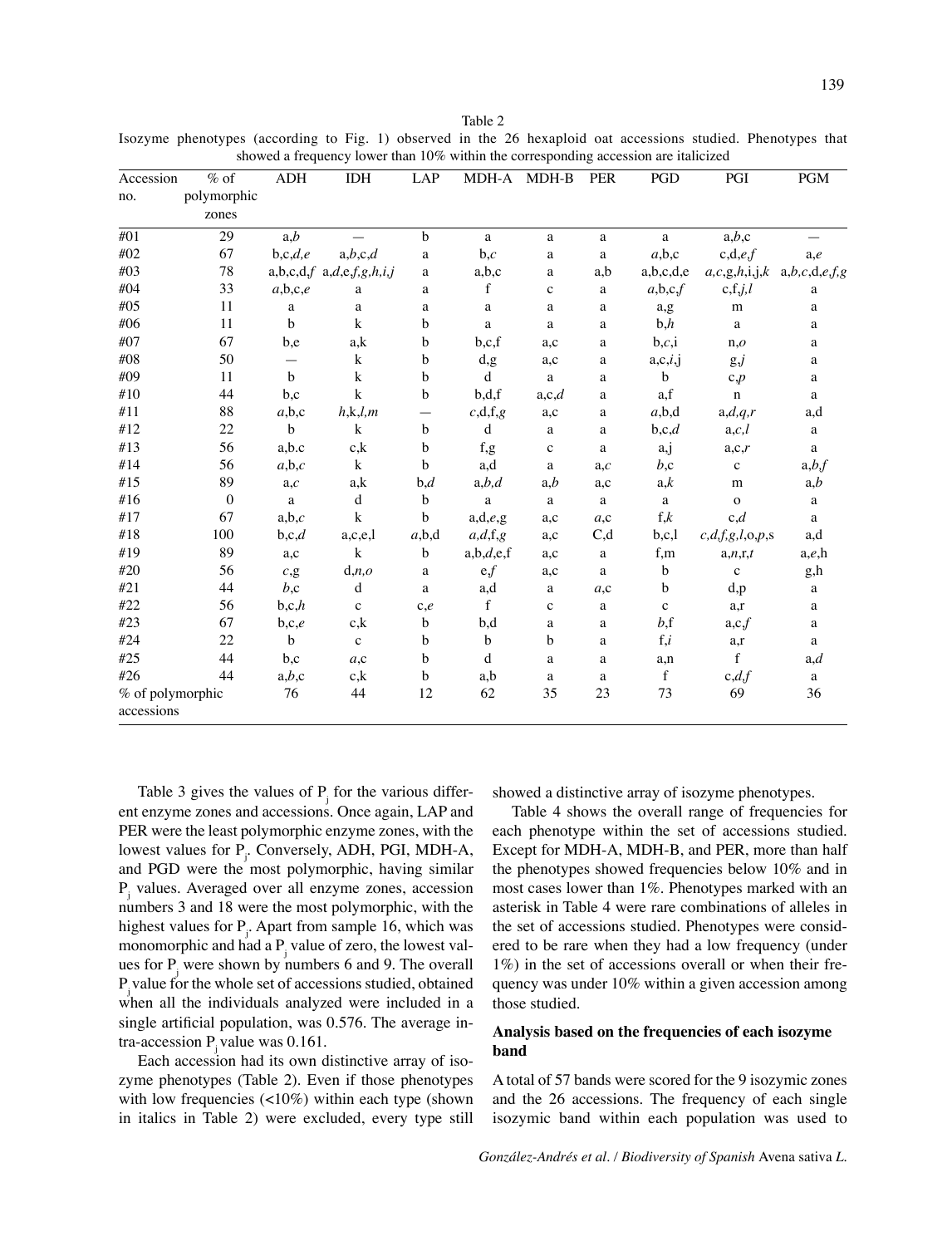Table 3

Measures of the amount of phenotypic polymorphism  $(P_j)$  (Kahler et al., 1980) over isozyme models for estimating the phenotypic intra-accession variability for each accession, average intra-accession values of  $P_j$  and average values of  $P_j$  for each enzyme zone

| Accession no. | <b>ADH</b> | <b>IDH</b> | LAP              | MDH-A        | MDH-B        | <b>PER</b>       | PGD          | PGI            | $\mathbf{PGM}$   | Average                   |
|---------------|------------|------------|------------------|--------------|--------------|------------------|--------------|----------------|------------------|---------------------------|
|               |            |            |                  |              |              |                  |              |                |                  | $\mathbf{P}_{\mathrm{j}}$ |
| #01           | 0.064      | $\equiv$   | $\mathbf{0}$     | $\mathbf{0}$ | $\mathbf{0}$ | $\mathbf{0}$     | $\Omega$     | 0.464          | $=$              | 0.088                     |
| #02           | 0.445      | 0.496      | $\mathbf{0}$     | 0.064        | $\mathbf{0}$ | $\theta$         | 0.504        | 0.584          | 0.064            | 0.262                     |
| #03           | 0.768      | 0.629      | $\mathbf{0}$     | 0.624        | $\mathbf{0}$ | 0.480            | 0.778        | 0.763          | 0.697            | 0.514                     |
| #04           | 0.382      | $\Omega$   | $\mathbf{0}$     | $\mathbf{0}$ | $\mathbf{0}$ | $\mathbf{0}$     | 0.589        | 0.565          | $\boldsymbol{0}$ | 0.192                     |
| #05           | $\theta$   | $\Omega$   | $\boldsymbol{0}$ | $\mathbf{0}$ | $\mathbf{0}$ | $\boldsymbol{0}$ | 0.490        | $\overline{0}$ | $\boldsymbol{0}$ | 0.061                     |
| #06           | 0          | $\Omega$   | $\mathbf{0}$     | $\Omega$     | $\Omega$     | $\boldsymbol{0}$ | 0.064        | $\Omega$       | $\boldsymbol{0}$ | 0.008                     |
| #07           | 0.302      | 0.480      | $\overline{0}$   | 0.494        | 0.198        | $\boldsymbol{0}$ | 0.487        | 0.064          | $\boldsymbol{0}$ | 0.225                     |
| #08           |            | $\theta$   | $\theta$         | 0.180        | 0.180        | 0                | 0.571        | 0.064          | $\boldsymbol{0}$ | 0.124                     |
| #09           | $\Omega$   | $\Omega$   | $\boldsymbol{0}$ | $\theta$     | $\Omega$     | 0                | $\Omega$     | 0.124          | $\boldsymbol{0}$ | 0.014                     |
| #10           | 0.285      | $\Omega$   | $\theta$         | 0.395        | 0.238        | $\boldsymbol{0}$ | 0.180        | $\Omega$       | $\mathbf{0}$     | 0.122                     |
| #11           | 0.426      | 0.296      |                  | 0.503        | 0.436        | $\boldsymbol{0}$ | 0.253        | 0.199          | 0.231            | 0.293                     |
| #12           | $\Omega$   | $\Omega$   | $\mathbf{0}$     | $\Omega$     | $\mathbf{0}$ | $\boldsymbol{0}$ | 0.331        | 0.255          | $\boldsymbol{0}$ | 0.065                     |
| #13           | 0.616      | 0.420      | $\Omega$         | 0.480        | $\Omega$     | $\Omega$         | 0.498        | 0.558          | $\mathbf{0}$     | 0.286                     |
| #14           | 0.156      | $\Omega$   | $\theta$         | 0.358        | $\Omega$     | 0.067            | 0.069        | $\overline{0}$ | 0.145            | 0.088                     |
| #15           | 0.137      | 0.231      | 0.0768           | 0.127        | 0.064        | 0.191            | 0.064        | $\overline{0}$ | 0.067            | 0.107                     |
| #16           | $\Omega$   | $\Omega$   | $\Omega$         | $\Omega$     | $\Omega$     | $\Omega$         | $\Omega$     | $\Omega$       | $\boldsymbol{0}$ | $\theta$                  |
| #17           | 0.339      | $\theta$   | $\Omega$         | 0.624        | 0.491        | 0.067            | 0.064        | 0.064          | $\mathbf{0}$     | 0.183                     |
| #18           | 0.464      | 0.711      | 0.4861           | 0.242        | 0.124        | 0.386            | 0.558        | 0.531          | 0.480            | 0.443                     |
| #19           | 0.198      | $\theta$   | $\Omega$         | 0.704        | 0.420        | $\overline{0}$   | 0.18         | 0.293          | 0.504            | 0.256                     |
| #20           | 0.064      | 0.240      | $\Omega$         | 0.064        | 0.444        | $\mathbf{0}$     | $\mathbf{0}$ | $\Omega$       | 0.231            | 0.116                     |
| #21           | 0.328      | $\Omega$   | $\Omega$         | 0.311        | $\mathbf{0}$ | 0.137            | $\theta$     | 0.358          | $\boldsymbol{0}$ | 0.126                     |
| #22           | 0.127      | $\Omega$   | 0.095            | $\theta$     | $\mathbf{0}$ | $\boldsymbol{0}$ | $\Omega$     | 0.498          | $\boldsymbol{0}$ | 0.080                     |
| #23           | 0.287      | 0.480      | $\Omega$         | 0.444        | $\Omega$     | $\mathbf{0}$     | 0.064        | 0.371          | $\boldsymbol{0}$ | 0.183                     |
| #24           | $\theta$   | $\theta$   | $\Omega$         | $\theta$     | $\Omega$     | 0                | 0.124        | 0.391          | $\mathbf{0}$     | 0.057                     |
| #25           | 0.500      | 0.124      | $\theta$         | $\theta$     | $\Omega$     | $\boldsymbol{0}$ | 0.180        | $\Omega$       | 0.124            | 0.103                     |
| #26           | 0.584      | 0.5        | $\Omega$         | 0.498        | $\Omega$     | 0                | $\Omega$     | 0.184          | $\mathbf{0}$     | 0.196                     |
| Average $P_3$ | 0.259      | 0.184      | 0.026            | 0.235        | 0.100        | 0.051            | 0.233        | 0.244          | 0.102            | 0.161                     |

estimate the intra-accession Shannon index of diversity (Table 5). Accessions numbers 18 and 3 were the most variable, having the highest  $H_j$  values. Monomorphic number 16 had an H<sub>i</sub> value of zero. Other than this, the accessions with the lowest variability were numbers 9 and 6. The overall Shannon index for the total set of accessions studied was 0.268, and the average intraaccession  $H_j$  value was 0.079 (Table 5).

Principal Component Analysis (PCA) based on covariances of isozymic band frequencies (Fig. 2), indicated that the first four components accounted for 20.7%, 15.6%, 12.7%, and 10.0% of the variability, respectively. Consequently, the first three principal components taken together accounted for 49% of the overall variability. Projection of the accessions studied along these axes defined one completely isolated accession (number 23), plus three groupings. Three accessions lay in an intermediate position between groups 1 and 2, and one accession (number 24) may be considered an outlier of group 3

(Fig. 2). Seven out of the nine isozyme zones with a total of 14 bands were heavily weighted in the eigenvectors of the first three principal components. Bands with eigenvector values >0.20 or <–0.20 (Table 6) were considered heavily weighted. An examination of the patterns of distribution of the 14 bands identified as important in the PCA (Table 6) aided interpretation of the clustering in Fig. 2. Group 1 showed either absence or predominantly low frequencies for bands ADH 3, MDH-A 1, MDH-B 1, PER 1, IDH 1, IDH 2, IDH 3, PGD 4, and PGD 8, and predominantly high frequencies for bands LAP 2 and PGD 7. Group 2 showed a high variation of frequency for most bands, but low frequencies for PGD 4 and PGD 8 and predominantly high frequencies for IDH 4, PGD 5, and PGD 7 were noticeable. Group 3 showed low frequencies for bands IDH 1, IDH 2, IDH 3, IDH 4, PGD 5, and PGD 7 and high frequencies for PGD 4 and PGD 8. Accession number 23 had high frequencies for bands that were mostly rare in the remainder of the accessions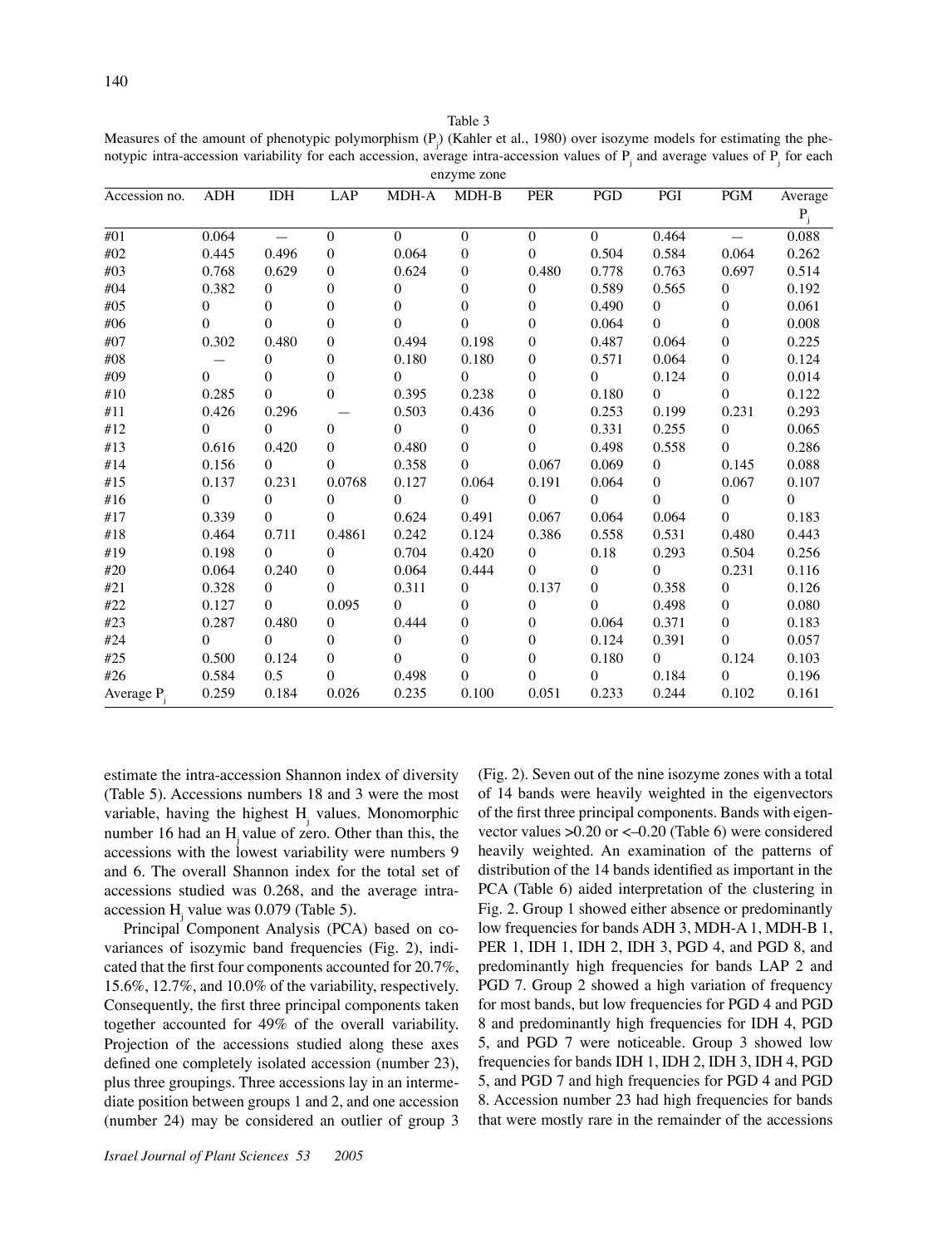Table 4 Isozyme phenotypes (according to Fig. 1) that showed overall frequencies for the entire collection lower than 1%, 5%, and 10%. Asterisks (\*) indicate those phenotypes that showed a frequency lower than 10% within each one of the accessions studied

| Phenotype                             | ADH        | IDH        | LAP        |        | MDH-A MDH-B | PER   | 6-PGD        | PGI          | <b>PGM</b>   |
|---------------------------------------|------------|------------|------------|--------|-------------|-------|--------------|--------------|--------------|
| a                                     | >10        | >10        | >10        | >10    | >10         | >10   | >10          | >10          | >10          |
| b                                     | >10        | $\leq 1$ * | >10        | >10    | $\leq 5*$   | <1    | >10          | $\leq 1$ *   | $\leq 1$ *   |
| $\mathbf c$                           | >10        | >10        | $<$ 5      | $\leq$ | >10         | >10   | >10          | >10          | $\leq$ 1     |
| d                                     | $<$ 5      | >10        | $\leq$     | >10    | $\leq 1$ *  | $<$ 5 | $<$ 5        | <10          | $<$ 5        |
| $\mathbf e$                           | $<$ 5      | $\leq$ 1   | $\leq 1$ * | $\leq$ |             |       | <1           | $\leq 1$ *   | $\langle$ 1* |
| $\mathbf f$                           | ${<}1^*$   | $\leq 1$ * |            | >10    |             |       | >10          | <10          | $\leq$ 1     |
| $\mathbf{g}$                          | $<$ 5      | $\leq 1$ * |            | $<$ 5  |             |       | $<$ 5        | $<$ 5        | $\leq$ 1     |
| $\bold{h}$                            | $\leq 1$ * | $\leq 1$ * |            |        |             |       | $\leq 1$ *   | $\leq 1$ *   | ${<}10*$     |
| $\rm i$                               |            | $\leq 1$ * |            |        |             |       | $\langle$ 1* | <1           |              |
| $\begin{array}{c} j \\ k \end{array}$ |            | $\leq 1$ * |            |        |             |       | <1           | $<$ 5        |              |
|                                       |            | >10        |            |        |             |       | $\leq 1$ *   | $\leq 1$ *   |              |
| $\mathbf{1}$                          |            | <1         |            |        |             |       | <1           | $\langle$ 1* |              |
| m                                     |            | $\leq 1$ * |            |        |             |       | <1           | <10          |              |
| $\mathbf n$                           |            | $\leq 1$ * |            |        |             |       | <1           | <10          |              |
| $\mathbf 0$                           |            | $\leq 1$ * |            |        |             |       |              | <10          |              |
| $\, {\bf p}$                          |            |            |            |        |             |       |              | <1           |              |
| $\mathbf q$                           |            |            |            |        |             |       |              | $\langle$ 1* |              |
| $\mathbf r$                           |            |            |            |        |             |       |              | $<$ 5        |              |
| ${\bf S}$                             |            |            |            |        |             |       |              | <1           |              |
| t                                     |            |            |            |        |             |       |              | $\leq 1$ *   |              |

(MDH-B 1, PER 1, IDH 2), but low frequencies for bands that were strongly present in most of the populations (LAP 2, PGD 7).

The Pearson correlation coefficient between the height of the collection site and  $P_j$  was  $-0.466$  (significant at  $p < 0.05$ ), and H<sub>j</sub> was  $-0.522$  (significant at  $p <$ 0.01). In contrast, there was no significant correlation between isozymic polymorphism and the longitude or latitude of the collection site.

#### **DISCUSSION**

ADH was the most polymorphic isozyme, this being in agreement with the results obtained by Gómez et al. (1991) and Pérez de la Vega et al. (1994). PGI was a very polymorphic isozyme as well, in contrast with the results of Gómez et al. (1991), Pérez de la Vega et al. (1994), and Kahler et al. (1980), which reported it to be the least polymorphic. However, the present study analyzed seeds, whereas the others analyzed leaves, so the differing expression of the genes encoding for PGI enzyme in these different organs might explain these differences. Maselli et al. (1999) also obtained high polymorphism for PGI when working with Brassicaceae seeds. Conversely, LAP and PER were the least polymorphic isozymes in the work reported here. Gómez

et al. (1991) and Kahler et al. (1980) described high polymorphism for PER. Once again, the differences in the organ analyzed might be the reason for these differences.

The  $P_j$  value of 0.576 obtained when all the individuals analyzed were included in a single artificial population indicated that this behaved as a population in which, on average, each zone had two phenotypes with similar frequencies. This value was very similar to that obtained by Gómez et al. (1991) from a larger, random, sample of the entire Spanish *Avena sativa* collection. Consequently, the set of accessions studied had an overall level of biodiversity similar to that of the entire collection.

Both the phenotypic variability index,  $P_j$ , based on the frequency of isozyme phenotypes, and the Shannon index, Hj , based on the frequency of each single isozyme band, showed that approximately 28 or 29% of the overall variability of the collection studied was intra-accession variability and that therefore 71 to 72% of the variability was between accessions.

The accessions were ordered on the basis of their values for  $P_j$  and  $H_j$  and this defined three levels of intraaccession diversity: low (number 16, which was monomorphic, plus numbers 5, 6, 9, and 24), high (numbers 2, 3, 11, 18, and 19), and intermediate for the remainder of the accessions. There was no exact pair-by-pair corre-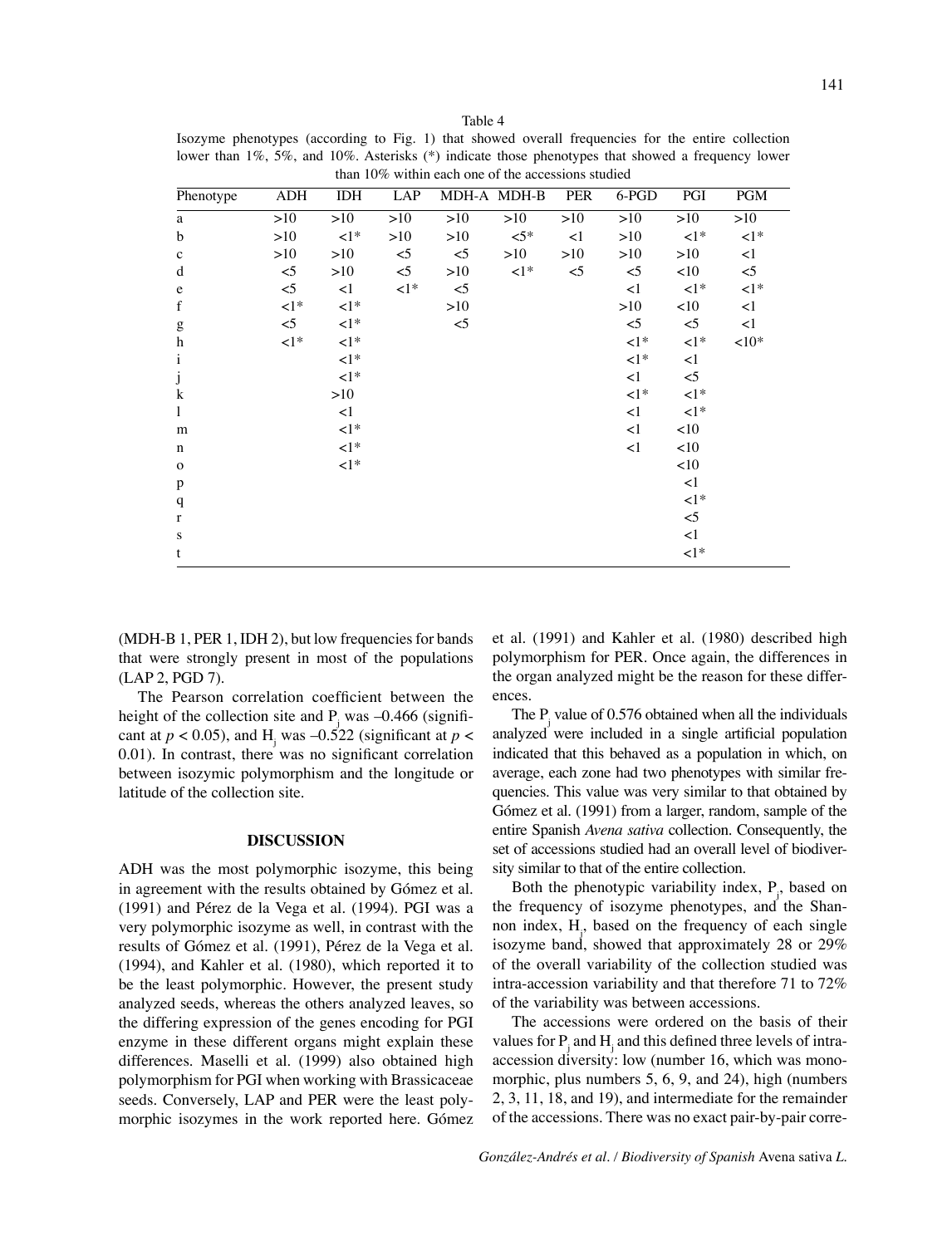Table 5

Measures of the Shannon index  $(H_j)$  (Shannon and Weaver, 1949) over isozyme bands for estimating average intraaccession variability

| Accession no. | Shannon Index value (H <sub>i</sub> ) |
|---------------|---------------------------------------|
| #1            | 0.041                                 |
| #2            | 0.122                                 |
| #3            | 0.224                                 |
| #4            | 0.078                                 |
| #5            | 0.019                                 |
| #6            | 0.016                                 |
| #7            | 0.061                                 |
| #8            | 0.050                                 |
| #9            | 0.005                                 |
| #10           | 0.100                                 |
| #11           | 0.144                                 |
| #12           | 0.046                                 |
| #13           | 0.106                                 |
| #14           | 0.041                                 |
| #15           | 0.071                                 |
| #16           | $\overline{0}$                        |
| #17           | 0.087                                 |
| #18           | 0.241                                 |
| #19           | 0.136                                 |
| #20           | 0.077                                 |
| #21           | 0.052                                 |
| #22           | 0.049                                 |
| #23           | 0.114                                 |
| #24           | 0.037                                 |
| #25           | 0.057                                 |
| #26           | 0.077                                 |
|               |                                       |

Average (H<sub>j</sub>) 0.079.

spondence in the ranking of accessions obtained from  $P_i$ and  $H_{j}$ , but the three groups mentioned were consistent. The monomorphism of number 16 might be due to the fact that this accession was not a landrace, but rather an improved cultivar. Otherwise, the great intra-accession variability is a usual characteristic of landraces.

The first three axes of the PCA accounted for 49% of the variation present, which is consistent with the 52% obtained by Heun et al. (1994) from a principal co-ordinate analysis of isozyme data from *Avena sterilis* L.

The grouping of accessions that was obtained after PCA (Fig. 2) showed only a limited relationship with their places of origin. It has been reported elsewhere for *Avena* spp. and other autogamous species that proximities obtained on the basis of isozymes were generally unrelated to the geographical distance between acccessions (Beer et al., 1993, for *Avena sterilis* L.; Phillips et al., 1993; Hunter et al., 1995). Conversely, several authors who worked with *Avena* spp. concluded that similarities in environmental features at collection sites might be the reason why oat accessions from different geographical origins clustered together (Kahler et al., 1980, for *Avena barbata* Brot; Phillips et al., 1993, and Hunter et al., 1995, for *Avena sterilis* L.; Pérez de la Vega et al., 1994, for *Avena sativa* L.). This assumes that some isozyme variability and multi-locus combinations are associated with adaptive value. The results reported here are, in a general way, consistent with these ideas. One of the groups defined after PCA analysis (Group 2) was composed exclusively of accessions from the warmer parts of Spain: the Andalusian, Estremaduran, and Valencian regions. Groups 1 and 3 included accessions from regions with a continental climate having long, cold winters (the Rioja, Castile-La Mancha, and Castile-Leon regions). They also included one accession from Granada, a province in the Andalusian Region, but its collection site was located in the mountainous area of Sierra Nevada at over 1,200 meters above sea level. Accessions from Cuenca and Zamora were distributed over groups 1 and 3. Moreover, there was a significant negative correlation between the elevation of the collection site and isozyme polymorphism, indicating a lower isozymic polymorphism for sites at a greater height. In contrast, there was no significant correlation between isozymic polymorphism and the longitude or latitude of the collection site.

An important conclusion is that the isozymic variation of the 26 accessions was similar to that of the entire collection, which indicates that the method used to obtain the subset did not cause loss of genetic diversity. This might be due to the fact (Murphy and Phillips, 1993) that isozymic variation usually has a relationship with adaptation to environmental conditions, and to the criteria used for the selection of the subset of 26 items, since the proportion of accessions from each agro-climatic region was consistent with the relative weighting, in terms of number of accessions, from each region in the collection as a whole. In consequence, the following strategy for identifying genetically distant sub-samples useful for future breeding programs is proposed. Genotypes should be chosen initially for their useful agricultural characteristics, and thereafter subsets should be selected on the basis of molecular markers from among those genotype sets that are dissimilar from one another. This strategy was previously proposed by Beer et al. (1993) based on results with *Avena sterilis*. Since the accessions studied here can all contribute good agricultural characteristics (high yield combined with lack of lodging and grain shedding), the genetically more distant accessions (Fig. 2) may serve as sources of parental material in breeding oats. This approach matches what was done by Phillips et al. (1993), who worked with the wild progenitor (*Avena sterilis* L.) of cultivated oats. They considered that accessions from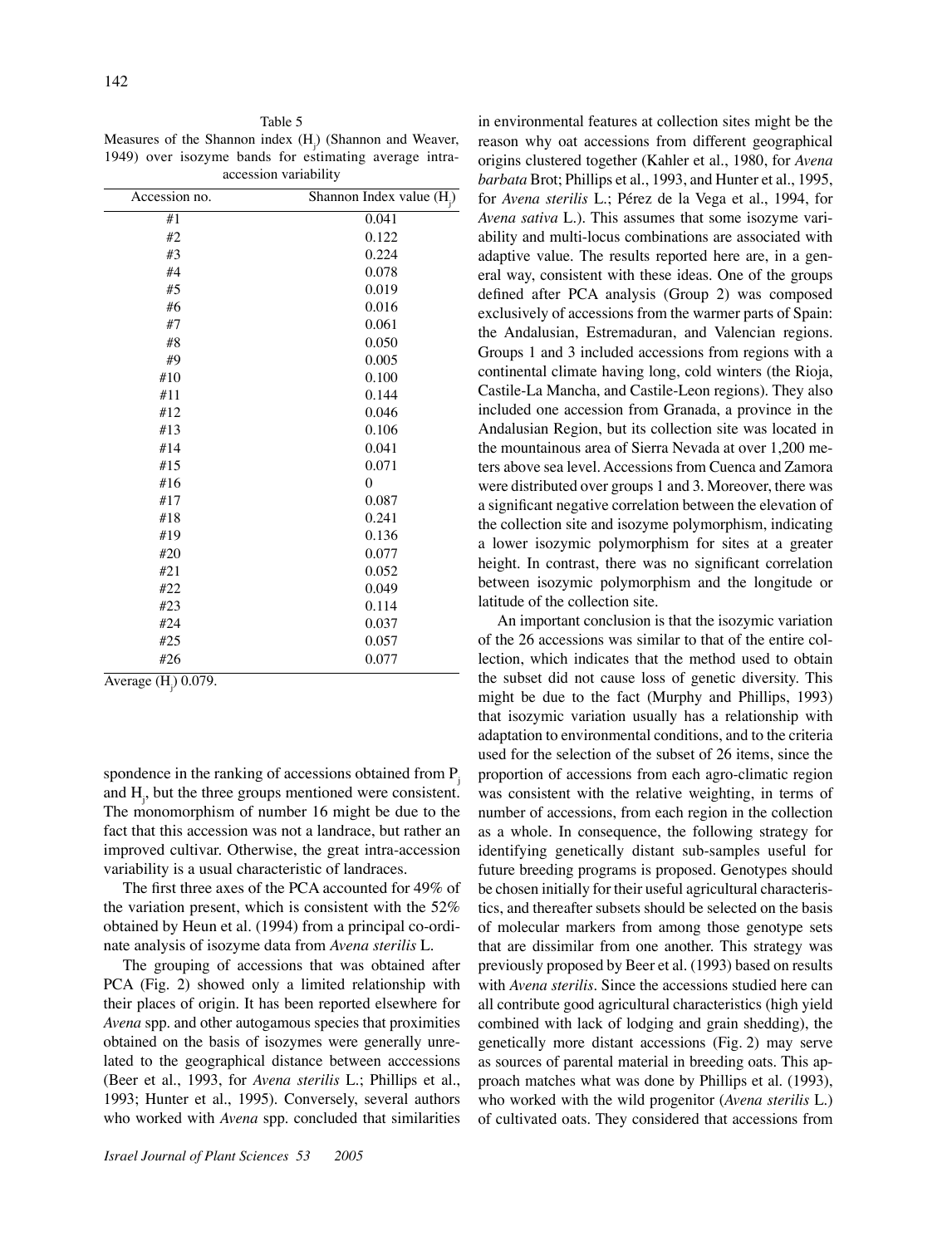|         | or coefficient $> 0.20$ or $< 0.20$ ) in a Principal Components Analysis (PCA) of the covariance matrix of band frequencies for | the 26 oat accessions, the frequencies of bands in every accessions, and the component or components in which bands were weighted heavily. The groups referred to are those |                                           |                                                                                   |  |
|---------|---------------------------------------------------------------------------------------------------------------------------------|-----------------------------------------------------------------------------------------------------------------------------------------------------------------------------|-------------------------------------------|-----------------------------------------------------------------------------------|--|
|         |                                                                                                                                 |                                                                                                                                                                             |                                           |                                                                                   |  |
|         |                                                                                                                                 |                                                                                                                                                                             |                                           |                                                                                   |  |
|         |                                                                                                                                 |                                                                                                                                                                             |                                           |                                                                                   |  |
|         |                                                                                                                                 |                                                                                                                                                                             |                                           |                                                                                   |  |
|         |                                                                                                                                 |                                                                                                                                                                             |                                           |                                                                                   |  |
|         |                                                                                                                                 |                                                                                                                                                                             | defined by the scatter diagram of the PCA |                                                                                   |  |
| Table 6 |                                                                                                                                 |                                                                                                                                                                             |                                           |                                                                                   |  |
|         |                                                                                                                                 |                                                                                                                                                                             |                                           |                                                                                   |  |
|         |                                                                                                                                 |                                                                                                                                                                             |                                           | Acc.no. ADH3 LAP2 MDH-A1MDH-A2MDH-B1 PER1 IDH1 IDH2 IDH3 IDH4 PGD4 PGD5 PGD7 PGD8 |  |
|         |                                                                                                                                 |                                                                                                                                                                             |                                           |                                                                                   |  |
|         |                                                                                                                                 |                                                                                                                                                                             |                                           |                                                                                   |  |
|         |                                                                                                                                 |                                                                                                                                                                             |                                           |                                                                                   |  |
|         |                                                                                                                                 |                                                                                                                                                                             |                                           |                                                                                   |  |
|         | isozyme bands that were heavily weighted (eigenvector                                                                           |                                                                                                                                                                             |                                           |                                                                                   |  |
|         |                                                                                                                                 |                                                                                                                                                                             |                                           |                                                                                   |  |

|                                                   |                                           |                                                                 |                  |                |                                  |                                                                       |                  | defined by the scatter diagram of the PCA |                                               |                                                   |                             |                                                             |                        |                                                                      |                           |
|---------------------------------------------------|-------------------------------------------|-----------------------------------------------------------------|------------------|----------------|----------------------------------|-----------------------------------------------------------------------|------------------|-------------------------------------------|-----------------------------------------------|---------------------------------------------------|-----------------------------|-------------------------------------------------------------|------------------------|----------------------------------------------------------------------|---------------------------|
|                                                   | Acc. no.                                  | ADH <sub>3</sub>                                                | LAP <sub>2</sub> | MDH-A          | 1 MDH-A 2 MDH-B 1                |                                                                       | PER <sub>1</sub> | IDH <sub>1</sub>                          | IDH <sub>2</sub>                              | IDH <sub>3</sub>                                  | IDH <sub>4</sub>            | PGD4                                                        | PGD <sub>5</sub>       | PGD7                                                                 | PGD <sub>8</sub>          |
| Group 1                                           |                                           | 0                                                               |                  | $\circ$        |                                  |                                                                       |                  |                                           |                                               |                                                   |                             |                                                             |                        |                                                                      |                           |
|                                                   |                                           |                                                                 |                  |                |                                  |                                                                       |                  |                                           |                                               |                                                   |                             |                                                             |                        | 0.244                                                                |                           |
|                                                   | $#15$<br>$#24$                            |                                                                 |                  |                |                                  |                                                                       |                  |                                           |                                               |                                                   |                             |                                                             | $\frac{0.8174}{0.124}$ |                                                                      |                           |
|                                                   |                                           |                                                                 |                  |                |                                  |                                                                       |                  |                                           |                                               |                                                   |                             |                                                             |                        |                                                                      |                           |
|                                                   | #12                                       |                                                                 |                  |                |                                  | $\begin{array}{c} 0.051 \\ 0 \end{array}$                             |                  |                                           |                                               |                                                   |                             |                                                             | 0.817                  |                                                                      |                           |
|                                                   | #14                                       |                                                                 |                  |                | 124<br>1034                      |                                                                       | 0.017            |                                           |                                               |                                                   |                             |                                                             |                        |                                                                      |                           |
|                                                   | $\begin{array}{c} 415 \\ 416 \end{array}$ | $\begin{array}{c} 0.021 \\ 0.038 \\ 0.097 \\ 0.097 \end{array}$ | 0.800            | 1.017          |                                  |                                                                       |                  |                                           |                                               |                                                   | 0.635                       |                                                             |                        |                                                                      |                           |
|                                                   |                                           |                                                                 |                  |                |                                  |                                                                       |                  |                                           |                                               |                                                   |                             |                                                             |                        |                                                                      |                           |
|                                                   | $^{#7}_{#}$                               |                                                                 |                  |                | 0.184                            | 0.057                                                                 |                  |                                           |                                               |                                                   | 0.225                       |                                                             |                        |                                                                      |                           |
|                                                   |                                           |                                                                 |                  |                |                                  |                                                                       |                  |                                           |                                               |                                                   |                             |                                                             |                        |                                                                      |                           |
| Intermediate                                      | #11                                       |                                                                 |                  | 0.18           | 0.81                             |                                                                       |                  |                                           |                                               |                                                   |                             |                                                             |                        |                                                                      |                           |
|                                                   | #13                                       |                                                                 |                  | 0.2254         |                                  |                                                                       |                  |                                           |                                               |                                                   |                             |                                                             |                        |                                                                      |                           |
|                                                   | #25                                       | 0.130<br>0.130<br>0.304                                         |                  |                |                                  | $\frac{176}{01000}$                                                   |                  | 0.452<br>0.750                            |                                               | 0.452<br>0.746                                    | 0.034<br>0.452<br>1         |                                                             |                        | 0.689                                                                |                           |
| Group $2$                                         |                                           | 0.635<br>0.350<br>0.106<br>0.452                                |                  |                | $0.817$<br>0.144                 |                                                                       |                  |                                           | $\begin{matrix}0.051\0.051\0 & 0\end{matrix}$ |                                                   | 0.817<br>0.742              |                                                             |                        |                                                                      |                           |
|                                                   | $\#3$ $\#4$                               |                                                                 |                  | 0.293          |                                  |                                                                       |                  |                                           |                                               |                                                   |                             |                                                             |                        |                                                                      |                           |
|                                                   |                                           |                                                                 |                  |                |                                  |                                                                       |                  |                                           |                                               |                                                   |                             |                                                             |                        |                                                                      |                           |
|                                                   | $\#18$                                    |                                                                 | 0.423            | 0.635          | 0.817                            | $0.742$<br>$0.184$                                                    |                  |                                           |                                               |                                                   |                             |                                                             |                        |                                                                      |                           |
|                                                   | #20                                       |                                                                 |                  | 0.017<br>0.562 |                                  |                                                                       |                  |                                           | 0.635                                         |                                                   |                             |                                                             |                        |                                                                      |                           |
|                                                   | #21                                       |                                                                 |                  |                |                                  |                                                                       | 0.728            |                                           |                                               |                                                   |                             |                                                             |                        |                                                                      |                           |
|                                                   | #22                                       | $0.545$<br>0.817                                                | 0.776            |                |                                  | $\begin{array}{c} 0 \\ 1 \\ 0.051 \\ 0.342 \\ 0.163 \\ 0 \end{array}$ |                  | $0.120$<br>$0.020$<br>$0.225$<br>$0.25$   |                                               | $1134$<br>$0.034$<br>$0.000000000$<br>$0.0000000$ | $0.635$<br>$0.635$<br>$  0$ |                                                             |                        | $\begin{array}{c} 0.517 \\ 0.817 \\ 0.225 \\ 1 \\ -1 \\ \end{array}$ |                           |
| Group 3                                           | #10                                       |                                                                 |                  | 0.592          | 0.817<br>0.592<br>0.225<br>0.293 |                                                                       |                  |                                           |                                               |                                                   |                             |                                                             |                        | $\begin{array}{c} 0.051 \\ 0.017 \\ 0.051 \\ 0.051 \end{array}$      | $0.684$<br>0.817<br>0.684 |
|                                                   | #17                                       | $\begin{array}{c} 0.585 \\ 0.041 \\ 0.667 \\ 0.270 \end{array}$ |                  |                |                                  |                                                                       | 0.814            |                                           |                                               |                                                   |                             |                                                             |                        |                                                                      |                           |
|                                                   | #19                                       |                                                                 |                  | 0.184          |                                  |                                                                       |                  |                                           |                                               |                                                   |                             |                                                             |                        |                                                                      |                           |
|                                                   | #26                                       |                                                                 |                  | 0.293          |                                  |                                                                       |                  | 0.293                                     |                                               | 0.293                                             | 0.293                       | $\begin{array}{c} 0.684 \\ 0.817 \\ 0.684 \\ 1 \end{array}$ |                        |                                                                      |                           |
|                                                   | #24                                       |                                                                 |                  |                |                                  |                                                                       |                  |                                           |                                               |                                                   |                             | 0.742                                                       | 0.34                   | 0.034                                                                | 0.742                     |
|                                                   | #23                                       | 0.635                                                           |                  |                |                                  |                                                                       |                  | 0.633                                     |                                               | 0.633                                             | 0.633                       | 0.817                                                       | 0.017                  | 0.017                                                                | $0.817$                   |
| Pr. Co. <sup>1</sup>                              |                                           |                                                                 | $2$ and $3$      | $2$ and $3$    |                                  |                                                                       |                  |                                           |                                               |                                                   |                             |                                                             |                        |                                                                      |                           |
| Principal components with eigenvector coefficient |                                           |                                                                 |                  |                | $> 0.20$ or $< -0.20$            |                                                                       |                  |                                           |                                               |                                                   |                             |                                                             |                        |                                                                      |                           |

*González-Andrés et al. / Biodiversity of Spanish* Avena sativa *L.*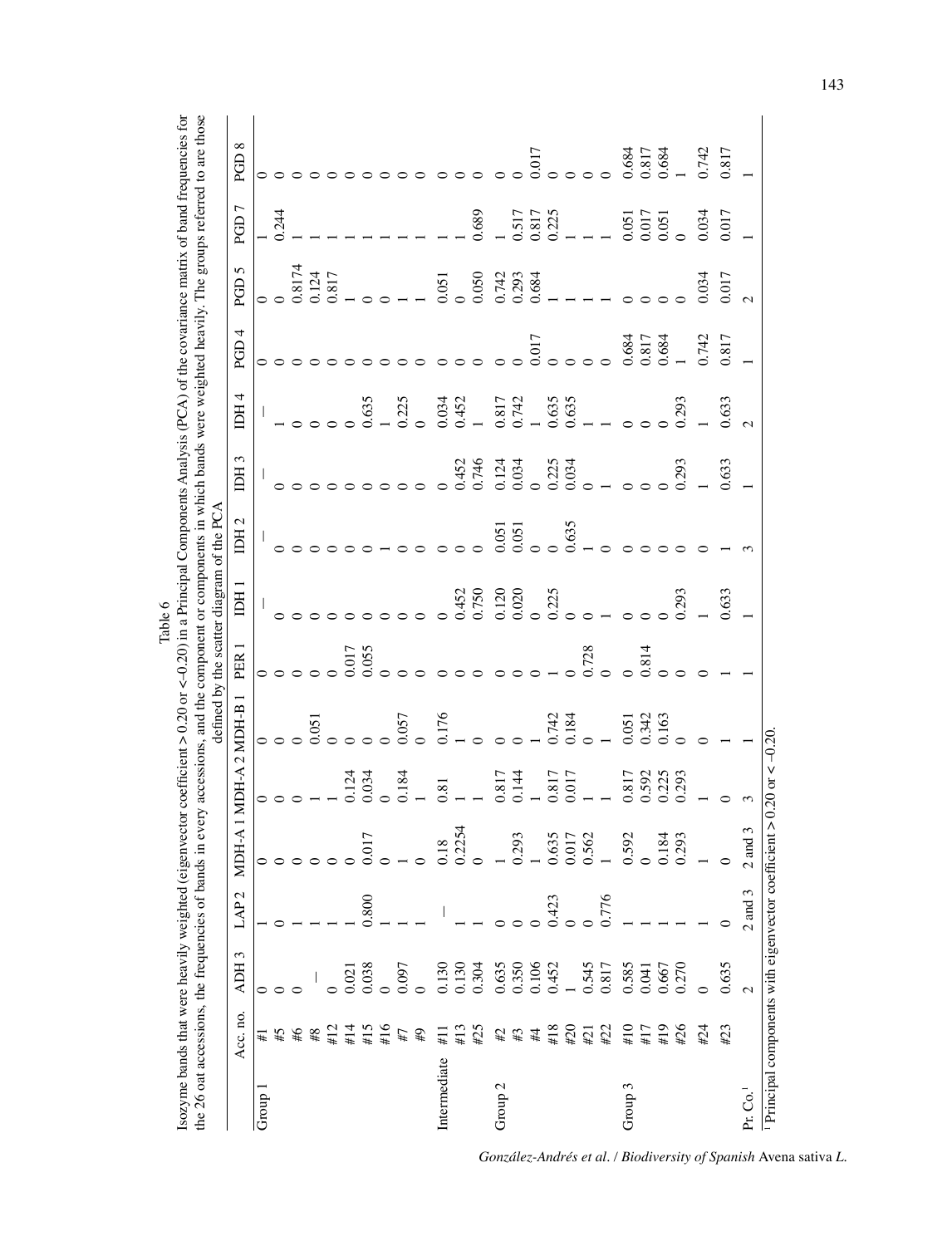

Fig. 2. Projection of the 26 oat accessions on the first three principal components based on the covariance matrix of isozyme band frequencies. The 3 first components accounted for the 49% of the variability.

some of the clusters defined after an isozyme survey could serve as sources of parental material in breeding oats, if they were identified as superior contributors of useful variations to the cultivated varieties.

Other conclusions worthy of mention are the following. The chosen subset of types has high overall diversity, because its phenotypic variability index was  $P_i = 0.576$ . Almost one-third (29%) of the overall variability was intra-accession variability, and the remainder was between accessions, although there were large differences in intraaccession variability among the various types.

## **ACKNOWLEDGMENT**

This work was financially supported by INIA Project RF98-017 (Spain).

### **REFERENCES**

- Allard, R.W. 1992. Predictive methods for germplasm identification. In: Stalker, H.T., Murphy, J.P., eds. Plant breeding in the 1990s. CAB International. Wallingford, U.K., pp. 119–146.
- Beer, S.C., Goffreda, J., Phillips, T.D., Murphy, J.P., Sorrells, M.E. 1993. Assessment of genetic variation in *Avena sterilis* using morphological traits, isozymes, and RFLPs. Crop Science 33 (6): 1386–1393.
- Brown, A.D.H. 1989. Core collections: a practical approach to genetic resources management. Genome 31: 818–824.
- Diederichsen, A. 2004. Case studies for the use of infraspecific classifications in managing germplasm collections of cultivated plants. Acta Horticulturae 634: 127–139.
- Elías, F., Ruíz Beltrán, L. 1977. Agroclimatología de España. Monografías ICONA. Vol. 7. Ministerio de Agricultura,